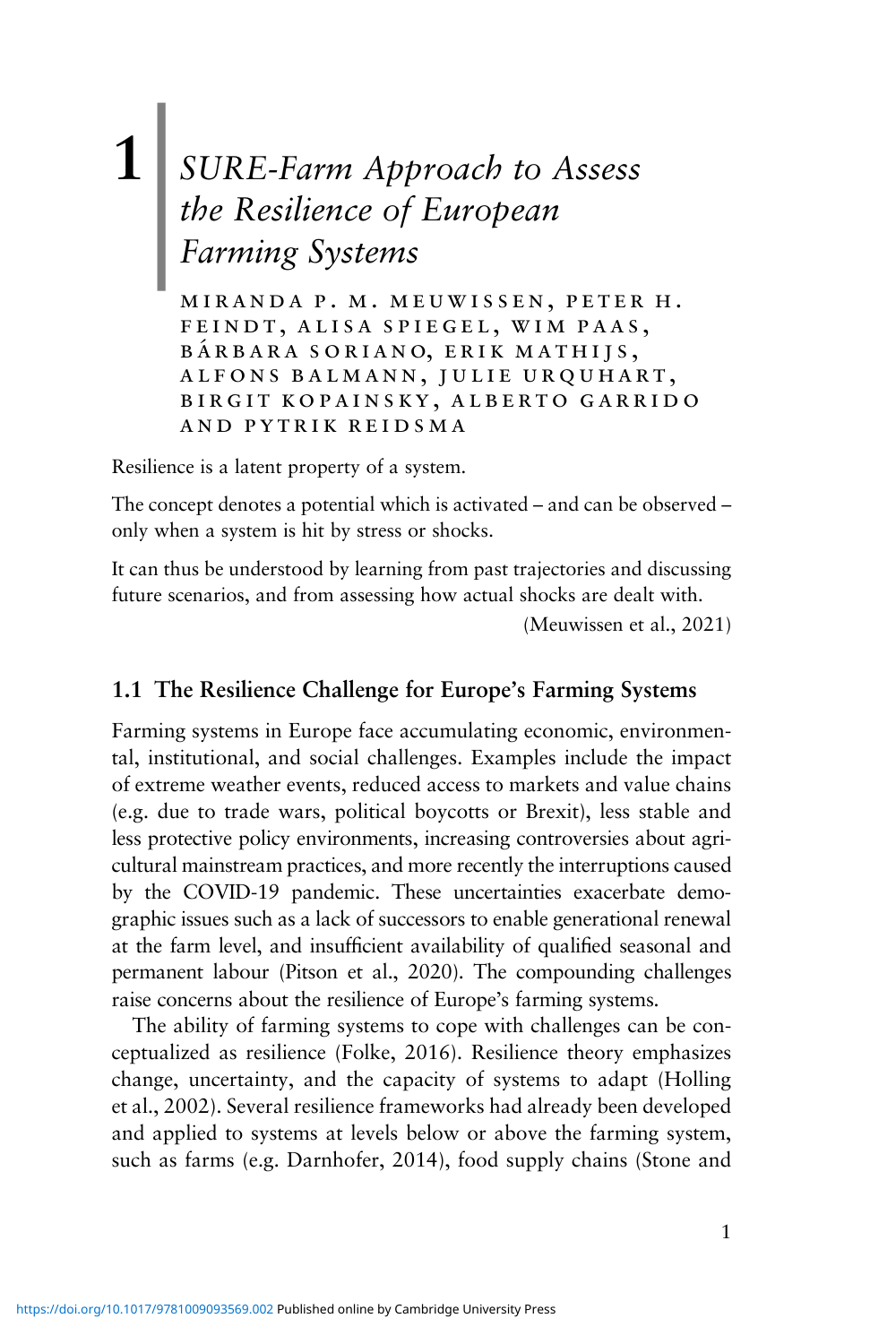Rahimifard, 2018) and socio-ecological systems (Walker et al., 2004). These frameworks provide useful insights into capacities and attributes that enhance or constrain resilience. However, it was still unclear how these and other attributes were to be assessed at the level of farming systems, where farmers compete and collaborate, interact with nonfarm neighbours, contribute to variegated value chains and cooperate across sectors. How farming systems are expected to deliver their various functions differs across places and changes over time in response to inter alia changing consumer and societal preferences. Against this background we developed the SURE-Farm<sup>1</sup> approach. This approach consists of the SURE-Farm framework (Meuwissen et al., 2019) and the systematic consideration of regional contexts, the collaboration of multiple disciplines and the deployment of mixed methods. Each component of the approach is elaborated below.

# **1.2 The SURE-Farm Resilience Framework**

In developing the SURE-Farm resilience framework (Meuwissen et al., 2019), we built on the social-ecological tradition of resilience thinking (Holling et al., 2002; Walker and Salt, 2006; Folke, 2016) and defined the resilience of a farming system as *its ability to ensure the provision of its desired functions in the face of often complex and accumulating economic, social, environmental and institutional shocks and stresses, through capacities of robustness, adaptability and transformability* (Meuwissen et al., 2019). In addition, we referred to insights from the Resilience Alliance (2010) that the resilience of a system is affected by its specific characteristics, i.e. the system's resilience attributes. This is brought together in the SURE-Farm resilience framework (Figure 1.1). The framework is designed to assess resilience to known and specific challenges such as extreme weather events (*specified resilience*) as well as a farming system's capacity to deal with the unknown, uncertain and surprise (*general resilience*). Due to the complex multifaceted nature of resilience, the framework suggests to follow five analytical steps with guiding questions: (1) characterization of the farming system – resilience of what, (2) identification of challenges – resilience to what, (3) analysis of system functions – resilience for what purpose, (4) evaluation of system responses – what resilience

<sup>&</sup>lt;sup>1</sup> Towards SUstainable and REsilient EU-FARMing systems (SURE-Farm).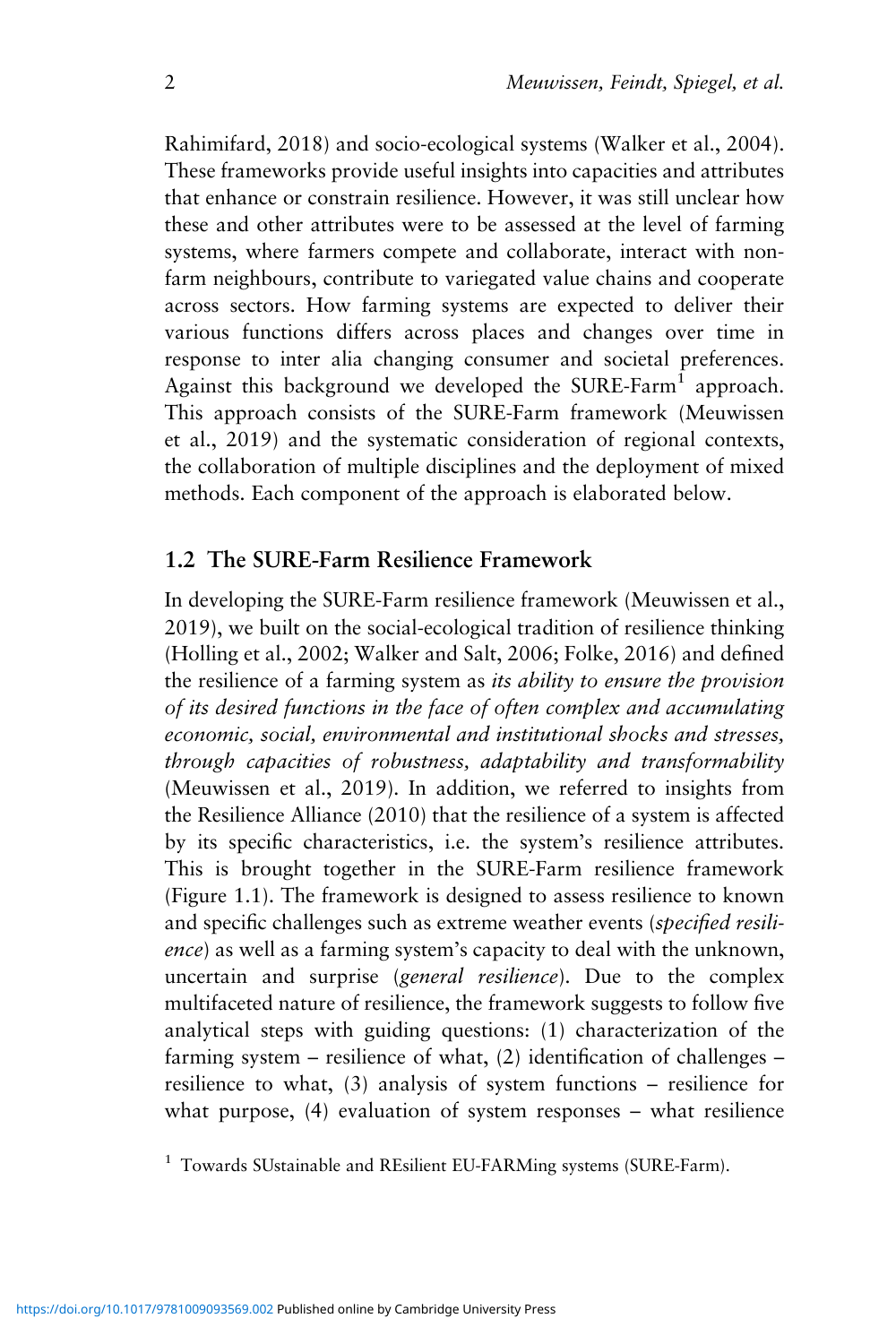

**Figure 1.1** The five steps of the SURE-Farm resilience framework (Meuwissen et al., 2019).

capacities, and (5) examination of resilience attributes – what enhances resilience.

The first step of the framework (*resilience of what*) addresses the identification of farming systems in their own locality. A farming system consists of farmers producing (main) product(s) of interest, e.g. fruits and vegetables, and the regional context, e.g. the Mazovian region in Poland. Not all farms in a region are necessarily part of the same farming system, i.e. there may be several farming systems in one region which focus on different products. Besides farmers, further actors, including other members of the supply chain and local institutions, belong to the farming system. The other farming system actors are identified based on patterns of influence; farms and other farming system actors mutually influence each other. Because farming systems work in open agro-ecological systems and are linked to various social networks, value chains, economic processes and ecological systems, their activities can have multiple effects, e.g. through job and income creation, network effects, resource use, landscape impacts and emissions (see Step 3). These external effects and public goods also characterize the farming system. While the framework focuses on the farming system level, analyses include nested levels, such as the household, farm and farmer level, the farming system and higher levels which form the context of the farming system, such as national regulations; societal, economic and environmental macro-trends; or transnational flows of goods and services. This reflects the open character of farming systems.

The second step of the framework (*resilience to what*) identifies shocks and stresses that affect the farming system. We consider economic, environmental, social and institutional challenges that could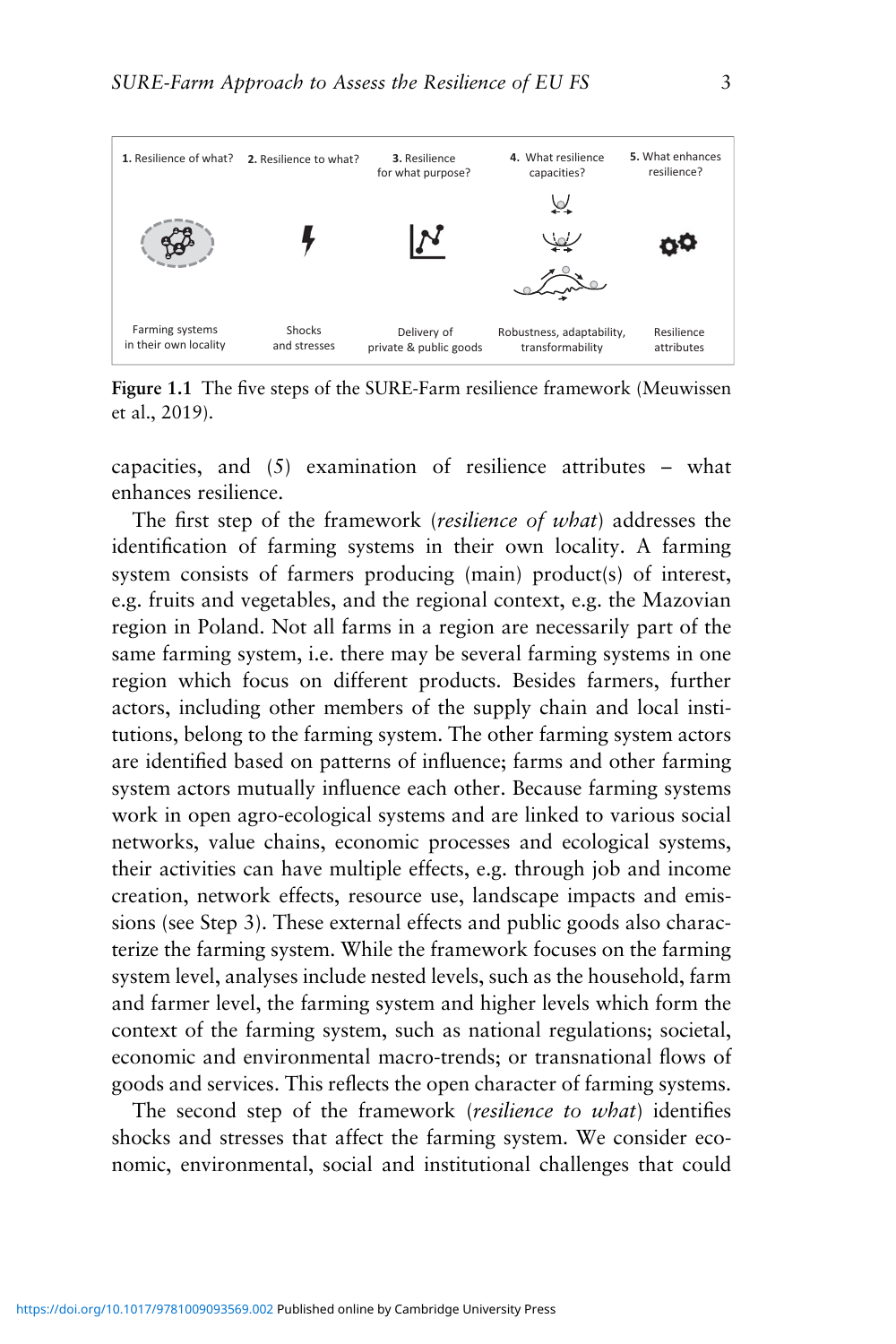impede the ability of the farming system to deliver the desired public and private goods. Stresses develop with gradual changes of the system's environment, such as the steady diffusion of pests and diseases, ageing of rural populations or changing consumer preferences. Looking back at historic trajectories, also shocks which were unknown, unexpected and unimagined at that moment can be assessed. For instance, the SURE-Farm approach was used to assess the impact of COVID-19 and to understand how and why systems were able to cope (Meuwissen et al., 2021).

The third step (*resilience for what purpose*) addresses the desired functions of the farming system. Farming systems' functions can be divided into the provision of private and public goods (Table 1.1). Private goods include the production of food and other bio-based resources, but also ensuring a reasonable livelihood and quality of life for people involved in farming. Public goods include maintaining natural resources and biodiversity in good condition, animal welfare

|                                                                                                                                  | Short name                    |  |
|----------------------------------------------------------------------------------------------------------------------------------|-------------------------------|--|
| Private goods                                                                                                                    |                               |  |
| Deliver healthy and affordable food products                                                                                     | Food production               |  |
| Deliver other bio-based resources for the processing<br>sector                                                                   | Bio-based resources           |  |
| Ensure economic viability (viable farms help to<br>strengthen the economy and contribute to balanced<br>territorial development) | Economic viability            |  |
| Improve quality of life in rural areas by providing<br>employment and offering decent working conditions                         | Quality of life               |  |
| Public goods                                                                                                                     |                               |  |
| Maintain natural resources in good condition (water,<br>soil, air)                                                               | Natural resources             |  |
| Protect biodiversity of habitats, genes and species                                                                              | Biodiversity and<br>habitat   |  |
| Ensure that rural areas are attractive places for<br>residence and tourism (countryside, social structures)                      | Attractiveness of<br>the area |  |
| Ensure animal health and welfare                                                                                                 | Animal health and<br>welfare  |  |

**Table 1.1.** *Typology of farming system functions in SURE-Farm (Meuwissen et al., 2019)*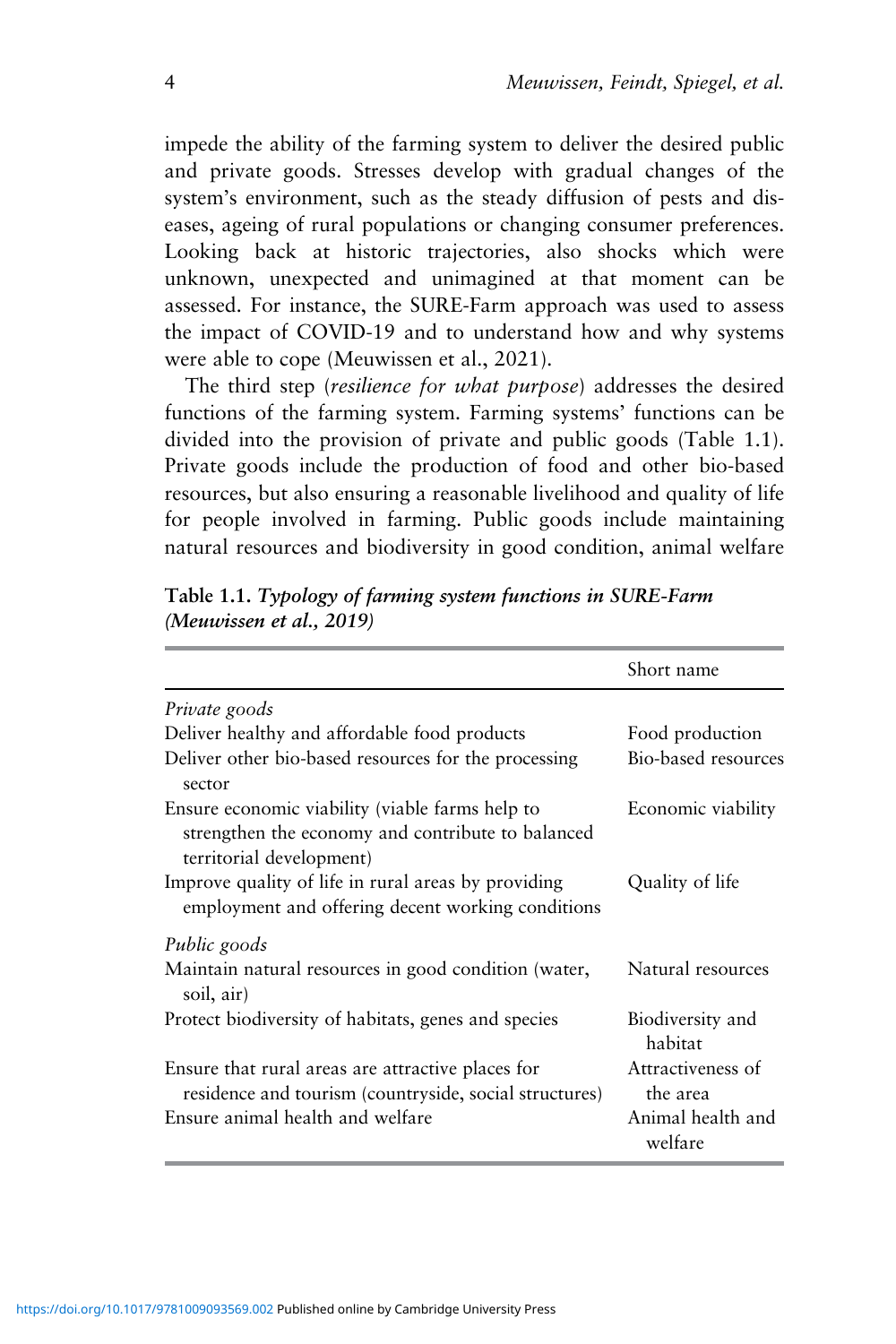and ensuring that rural areas are attractive places for residence and tourism. Farming systems generally provide multiple functions. Performance and importance of each function can be represented by one or more indicators.

In the fourth step (*what resilience capacities*) we distinguish three resilience capacities: robustness, adaptability and transformability. Robustness is the coping capacity of a farming system, i.e. its capacity to withstand stresses and (un)anticipated shocks. Adaptability is the capacity to change the composition of inputs, production, marketing and risk management in response to shocks and stresses but without changing the structures and feedback mechanisms of the farming system. Transformability is the capacity to significantly change the internal structure and feedback mechanisms of the farming system into a desired direction in response to either severe shocks or enduring stress that make business as usual impossible. The distinction between three resilience capacities (robustness, adaptability, transformability) ensures that the framework goes beyond narrow definitions that limit resilience to robustness. Furthermore, it highlights the importance of middle- and long-term analysis and strategies, as adaptation and especially transformation take time.

The fifth step of the framework (*what enhances resilience*) assesses the resilience-enhancing attributes defined as those system and enabling environment characteristics that contribute to resilience. We modified the list of Cabell and Oelofse (2012) as described by Paas et al. (2021a). Attributes are listed in Table 1.2. Most attributes relate to characteristics of the farming systems, such as 'reasonably profitable' (attribute 1) and 'optimally redundant farms' (attribute 7), while other attributes illustrate the role of the enabling environment. For instance, actors and institutions in the enabling environment can support the provision of functions as in attribute 8 ('supports rural life'), stimulate resilience capacities through 'diverse policies' (attribute 13) or invest resources, e.g. through 'reflective and shared learning' (attribute 20).

# **1.3 The Relevance of Regional Context**

The resilience of farming systems must be understood in the regional context. Each farming system has co-evolved with a specific socialecological environment. The activities of the different actors which constitute a farming system – e.g. farms, farmers' organizations, service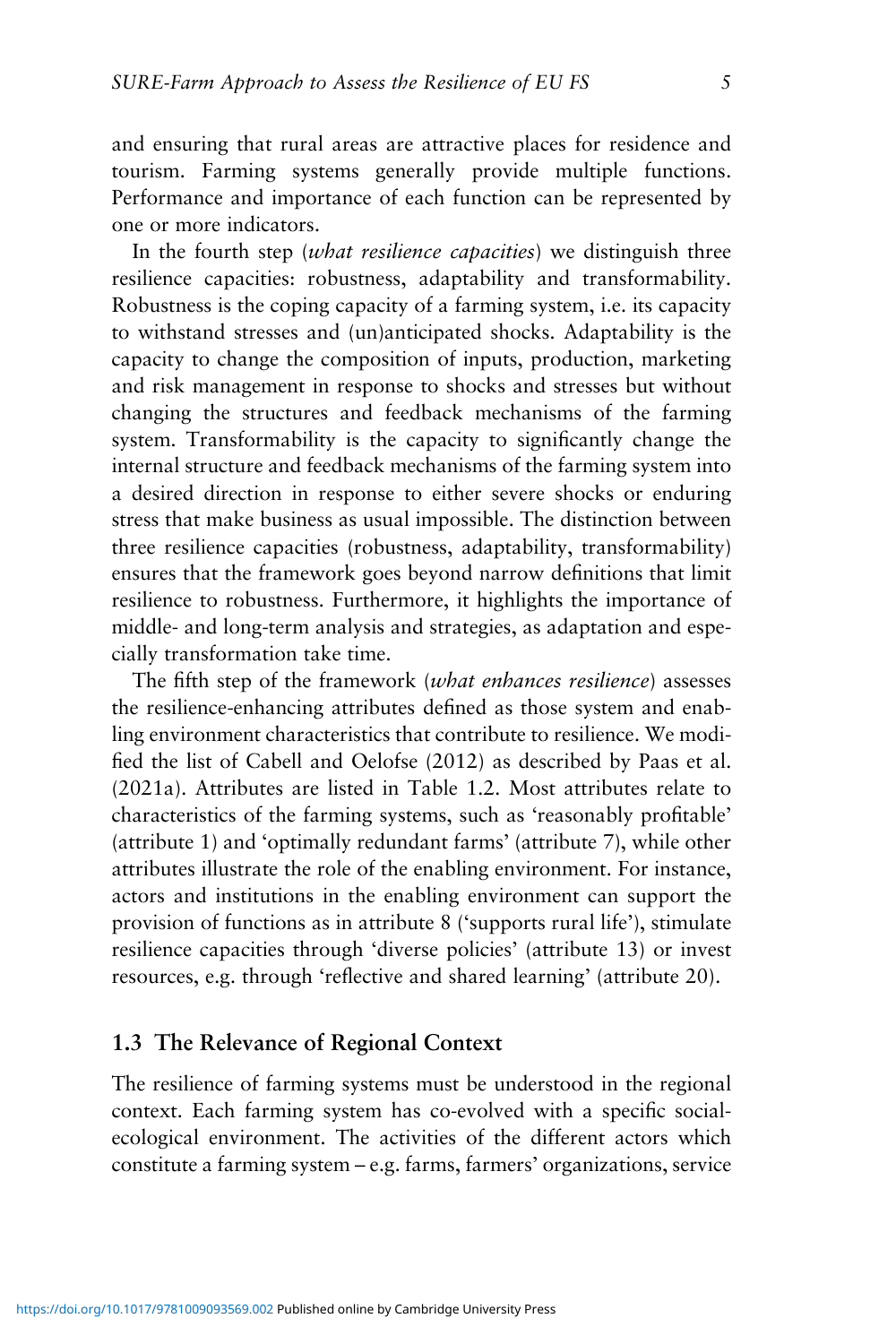| Resilience attributes <sup>2</sup>                                                      | Explanation                                                                                                                                                                                   |
|-----------------------------------------------------------------------------------------|-----------------------------------------------------------------------------------------------------------------------------------------------------------------------------------------------|
| 1. Reasonable profitability <sup>a1</sup>                                               | Farmers and farm workers earn a livable<br>wage while not depending heavily on<br>subsidies.                                                                                                  |
| 2. Production coupled with<br>local and natural capital <sup>a2,b</sup>                 | Soil fertility, water resources and existing<br>nature are maintained well.                                                                                                                   |
| 3. Functional diversity <sup>c</sup>                                                    | There is a high variety of inputs, outputs,<br>income sources and markets.                                                                                                                    |
| 4. Response diversity <sup>c</sup>                                                      | There is a high diversity of risk management<br>strategies, e.g. different types of pest<br>control, weather insurance, flexible<br>payment arrangements.                                     |
| 5. Exposure to disturbance <sup>d</sup>                                                 | The amount of year-to-year economic,<br>environmental, social or institutional<br>disturbance is small in order to timely<br>adapt to a changing environment.                                 |
| 6. Spatial and temporal<br>heterogeneity of farm types <sup>c,e</sup>                   | There is a high diversity of farm types with<br>regard to economic size, intensity,<br>orientation and degree of specialization.                                                              |
| 7. Redundancy between farms <sup>e</sup>                                                | Farmers can stop without endangering<br>continuation of the farming system and<br>new farmers can enter the farming system<br>easily.                                                         |
| 8. Support of rural life <sup>a3</sup>                                                  | Rural life is supported by the presence of<br>people from all generations, and also<br>supported by enough facilities in the<br>nearby area (e.g. supermarkets, hospital).                    |
| 9. Social self-organization <sup>a3,b</sup>                                             | Farmers are able to organize themselves into<br>networks and institutions such as<br>cooperatives, community associations,<br>advisory networks and clusters with the<br>processing industry. |
| 10. Appropriate connectedness<br>with actors outside the<br>farming system <sup>b</sup> | Farmers and other actors in the farming<br>system are able to reach out to policy<br>makers, suppliers and markets that<br>operate at the national and EU level.                              |

**Table 1.2.** *Resilience attributes in the SURE-Farm framework and short explanation of each attribute (based on Reidsma et al., 2020 and Paas et al., 2021a) 1*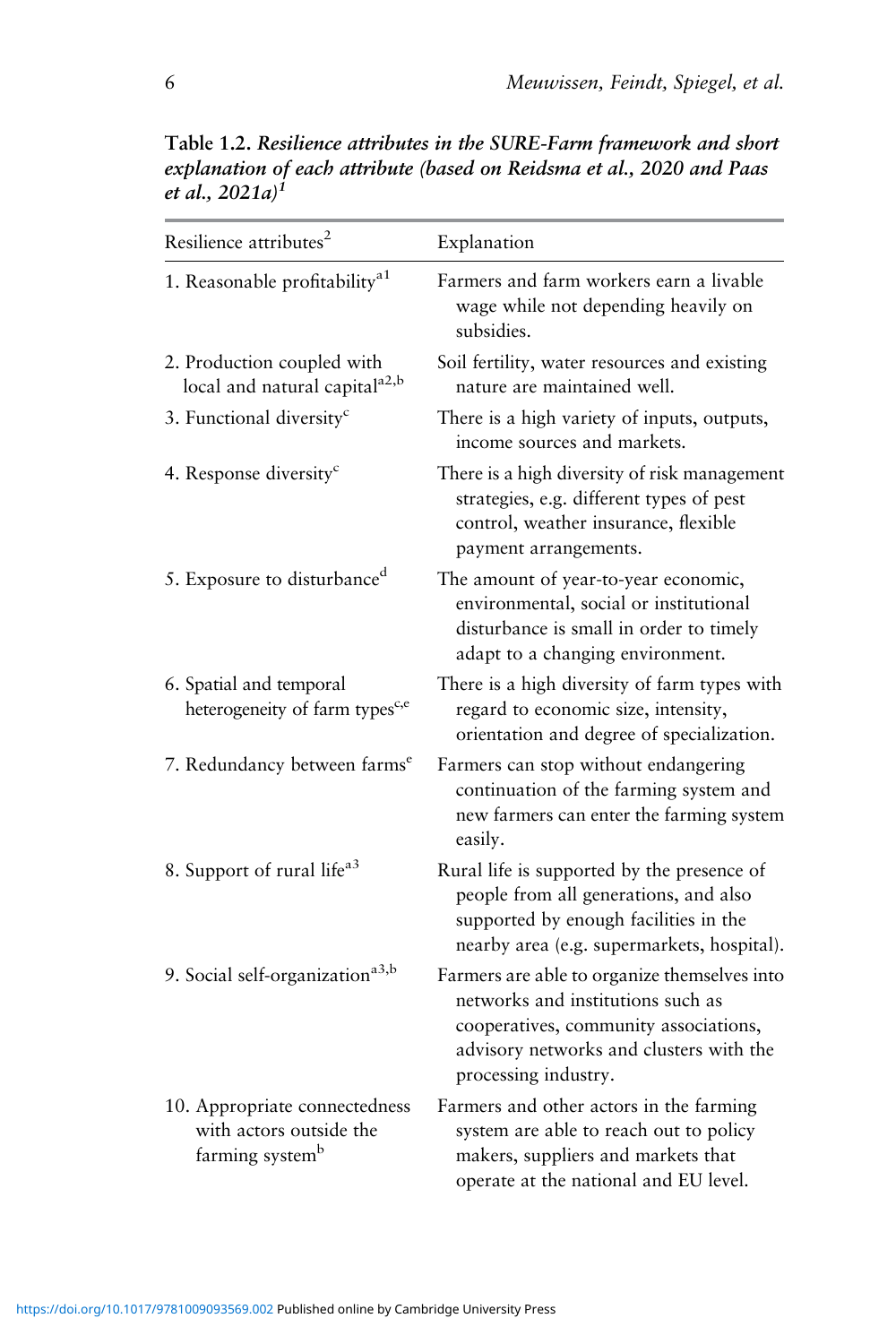| Resilience attributes <sup>2</sup>                                      | Explanation                                                                                                                                                                                                                                                           |
|-------------------------------------------------------------------------|-----------------------------------------------------------------------------------------------------------------------------------------------------------------------------------------------------------------------------------------------------------------------|
| 11. Legislation coupled with<br>local and natural capital <sup>a3</sup> | Norms, legislation and regulatory<br>frameworks are well adapted to the local<br>conditions.                                                                                                                                                                          |
| 12. Infrastructure for<br>innovation <sup>a,d</sup>                     | Existing infrastructure facilitates knowledge<br>and adoption of cutting-edge<br>technologies (e.g. digital).                                                                                                                                                         |
| 13. Diverse policies <sup>c</sup>                                       | Policies stimulate all three capacities of<br>resilience, i.e. robustness, adaptability,<br>transformability.                                                                                                                                                         |
| 14. Ecological self-regulation <sup>b</sup>                             | Farms maintain plant cover and incorporate<br>more perennials, provide habitat for<br>predators, use ecosystem engineers and<br>align production with local ecological<br>parameters.                                                                                 |
| 15. Redundancy of crops <sup>e</sup>                                    | Planting multiple varieties per crop rather<br>than one; keeping equipment for various<br>crops.                                                                                                                                                                      |
| 16. Redundancy of nutrients<br>and water <sup>e</sup>                   | Getting nutrients and water from multiple<br>sources.                                                                                                                                                                                                                 |
| 17. Redundancy of labour <sup>e</sup>                                   | Labour comes from multiple sources.                                                                                                                                                                                                                                   |
| 18. Spatial and temporal<br>heterogeneity (land use) <sup>c,e</sup>     | Diverse land use on the farm and across the<br>landscape; mosaic pattern of managed<br>and unmanaged land; diverse cultivation<br>practices; crop rotations.                                                                                                          |
| 19. Global autonomy and local<br>interdependenced                       | Less reliance on commodity markets and<br>reduced external inputs, more sales to<br>local markets, reliance on local resources,<br>existence of farmer cooperatives, close<br>relationships between producers and<br>consumers, shared resources such as<br>equipment |
| 20. Reflectivity and shared<br>learning <sup>d</sup>                    | Extension and advisory services for farmers;<br>collaboration between universities,<br>research centres, and farmers;<br>cooperation and knowledge sharing<br>between farmers; record keeping; baseline<br>knowledge about the state of the                           |

agroecosystem.

# **Table 1.2. (***cont.*)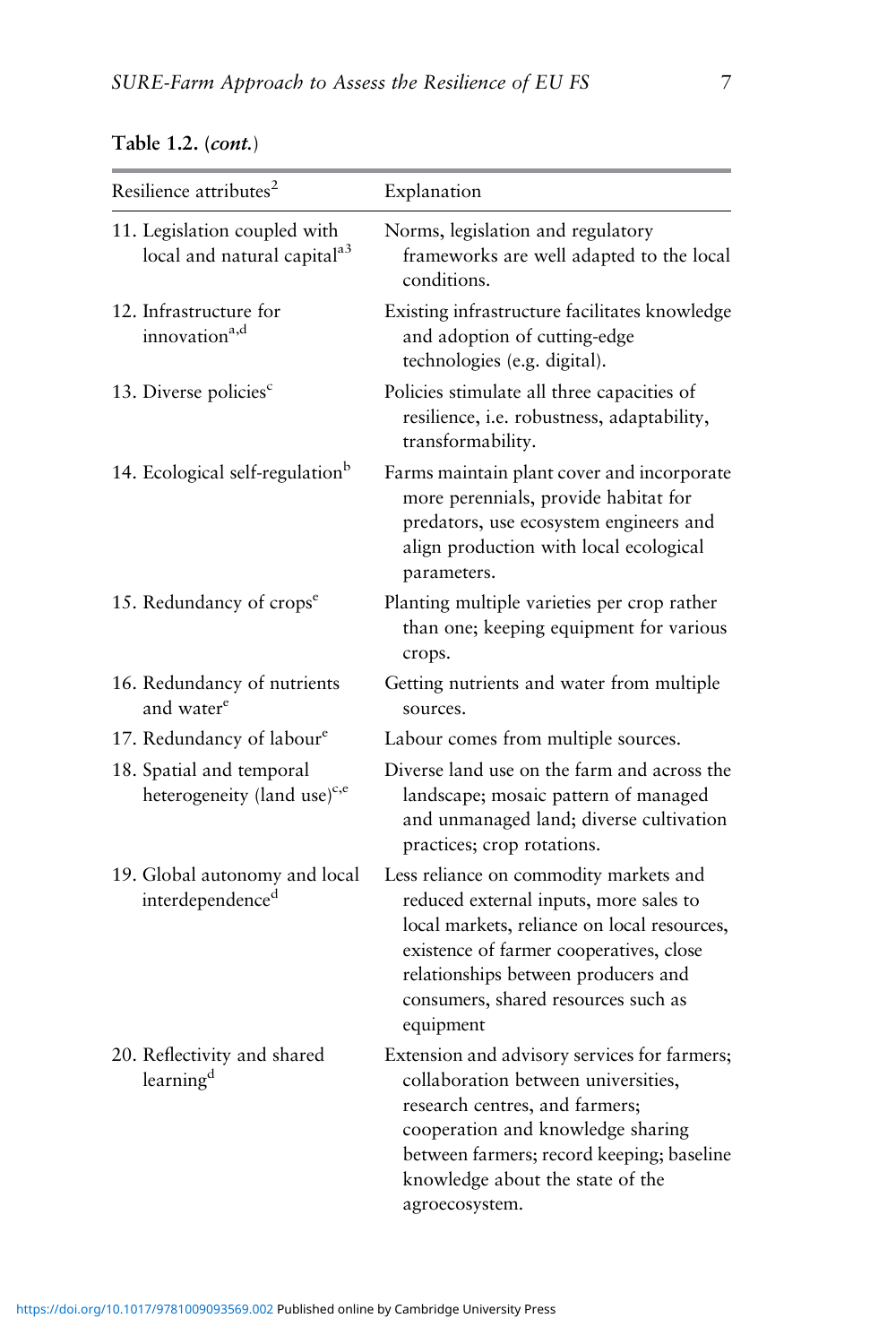| Resilience attributes <sup>2</sup>                | Explanation                                                                                                                                                                                         |
|---------------------------------------------------|-----------------------------------------------------------------------------------------------------------------------------------------------------------------------------------------------------|
| 21. Honoured legacy <sup>b,a3</sup>               | Maintenance of old varieties and<br>engagement of elders; incorporation of<br>traditional cultivation techniques with<br>modern knowledge.                                                          |
| 22. Building up of human<br>capital <sup>a3</sup> | Investment in infrastructure and institutions<br>for the education of children and adults;<br>support for social events in farming<br>communities; programs for preservation<br>of local knowledge. |

#### **Table 1.2. (***cont.*)

<sup>1</sup> Attributes 1–13 were central in most of the SURE-Farm analyses; attributes 14–22 were used in the assessment of resilience in the future (Chapter 17).

 $2$  Superscripts indicate links with the general resilience attributes (Resilience Alliance, 2010), i.e. a: system reserves (a1: economic capital, a2: natural capital, a3: social capital); b: tightness of feedbacks; c: diversity; d: openness; e: modularity. General resilience attributes are reported in the annexes of the case study chapters (Chapters 6–16).



**Figure 1.2** The eleven farming systems included in the SURE-Farm assessments.

suppliers and supply chain actors – are enabled by regional environments and deliver the specific functions of the farming system, in particular agricultural products and public goods. The SURE-Farm approach was applied to eleven farming systems which represent different challenges, farm types, agro-ecological zones, products and public goods (Figure 1.2).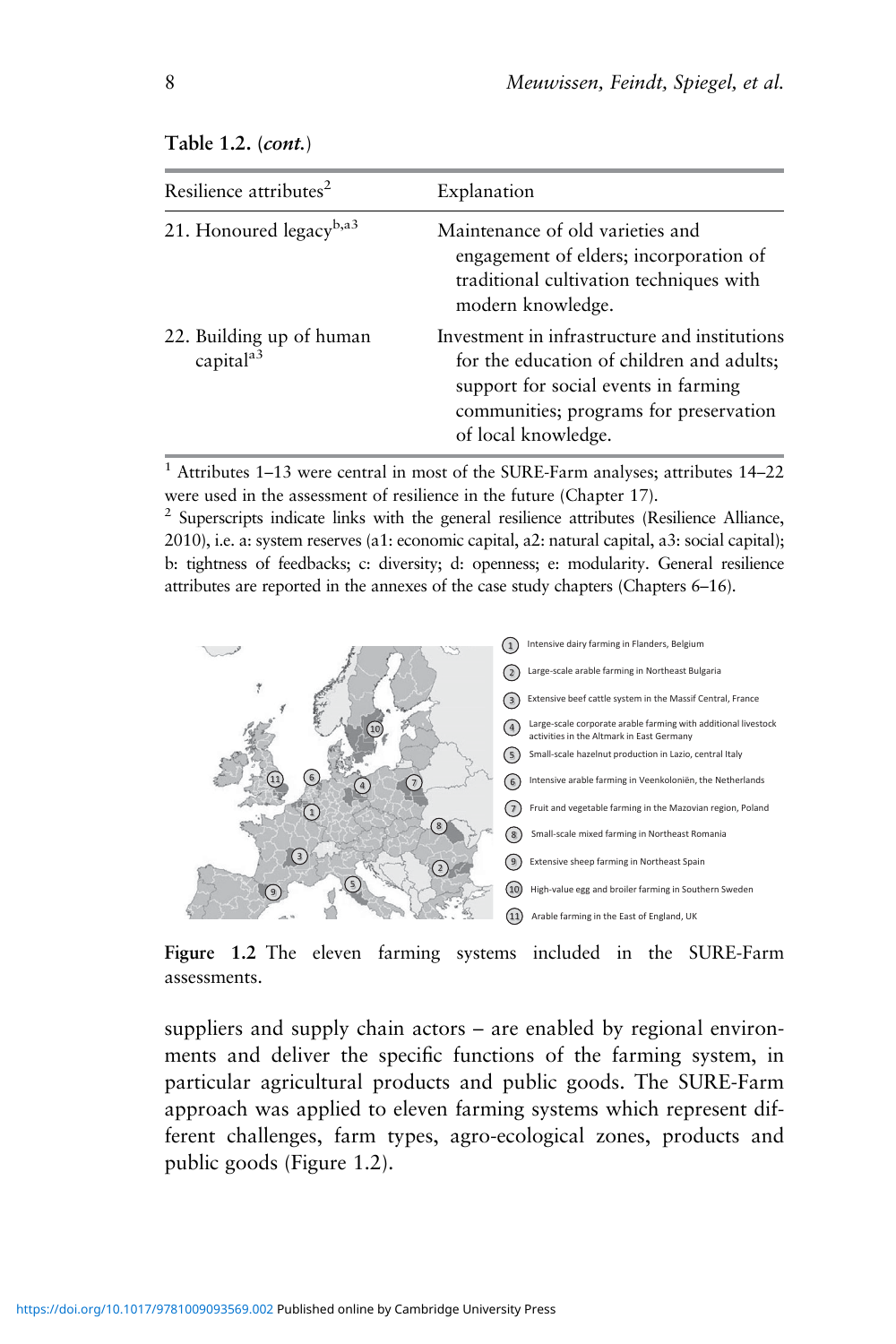## **1.4 Involvement of Multiple Disciplines**

Resilience is a multi-faceted concept and thus requires the involvement of multiple disciplines. We assessed adaptive cycle processes of risk management, farm demographics (including the availability of labour), governance with a focus on EU and local policies, and agricultural practices (Figure 1.3). These are the main processes informing the operational, tactical and strategic decisions on farms (Kay et al., 2016).

The concept of adaptive cycles originates in ecological systems thinking, where they represent different stages (growth, conservation, collapse, reorganization) through which systems might pass in response to changing environments and internal dynamics (Holling et al., 2002). Farming systems and their key processes differ from ecological systems in their production purpose and deliberate attempts to control their environment and to escape collapse. When applied to farming systems, the concept of adaptive cycles therefore serves not as a model but as a heuristic that guides the attention to system change (Meuwissen et al., 2019).

# **1.5 Mixed Methods**

To obtain insights from the five steps of the framework, the SURE-Farm approach deploys mixed methods: qualitative methods, such as



**Figure 1.3** Resilience assessment requires knowledge from multiple disciplines.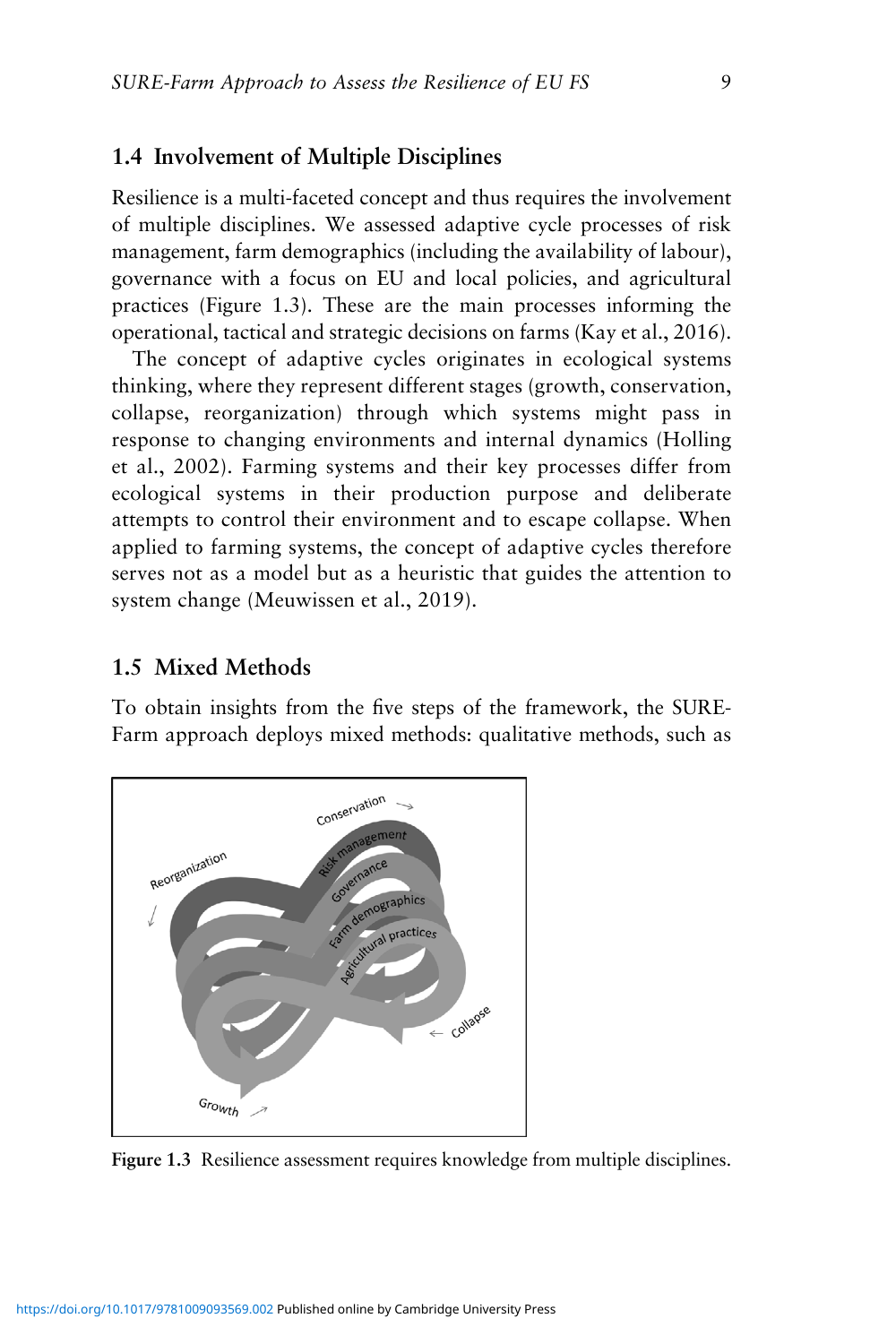interviews, participatory approaches and stakeholder workshops access experiential and contextual knowledge and provide holistic and nuanced insights; while quantitative methods, such as statistics and modelling, are used to identify underlying patterns and likely contributing factors, and focus more on specific challenges, functions and attributes. In total, we designed twenty-one different methods: fourteen qualitative methods and seven quantitative methods (Table 1.3). The methods address the level of farming systems, or the farm or household level (see first column for a specification per method). With regard to the qualitative methods, resource-intensive methods, such as the narrative interviews (method 4) and the co-design of policy options (method 10) were applied to fewer farming systems and had a lower number of total participants than some of the other qualitative methods. The highest number of participants was achieved with the farmer surveys, which included a total number of 996 farmers across farming systems.

Addressing the guiding questions of the framework requires an integration of very different perspectives and types of information. Methodologically, SURE-Farm therefore embraces a pragmatic eclecticism, i.e. a practical combination of methods rooted in different theoretical traditions, to arrive at a holistic and epistemologically robust assessment of the farming systems' state of resilience and resilience dynamics. Multiple methods are linked to each step of the SURE-Farm framework (Table 1.3). Some methods address all steps, such as the qualitative and quantitative system dynamics (methods 12 and 17, respectively) and the workshops on current resilience (method 7) and resilience in the future (method 11), while other methods focus on specific steps of the framework.

Farming system actors (Step 1) were identified based on patterns of influence, with mutual influence defining a farming system actor. In the narrative analysis, patterns of influence were assessed from the farmers' perspective. In the other methods, system actors were elicited through assessments in groups of stakeholders.With regard to the identification of challenges (Step 2), scenarios built on the Shared Socio-economic Pathways for European agriculture (Mitter et al., 2020). Other methods identified challenges by checking for structured predefined lists of challenges (e.g. in surveys and digital co-creation platforms), or they identified challenges inductively from open story-telling (narrative interviews) or semi-structured expert interviews (e.g. with members of farm households).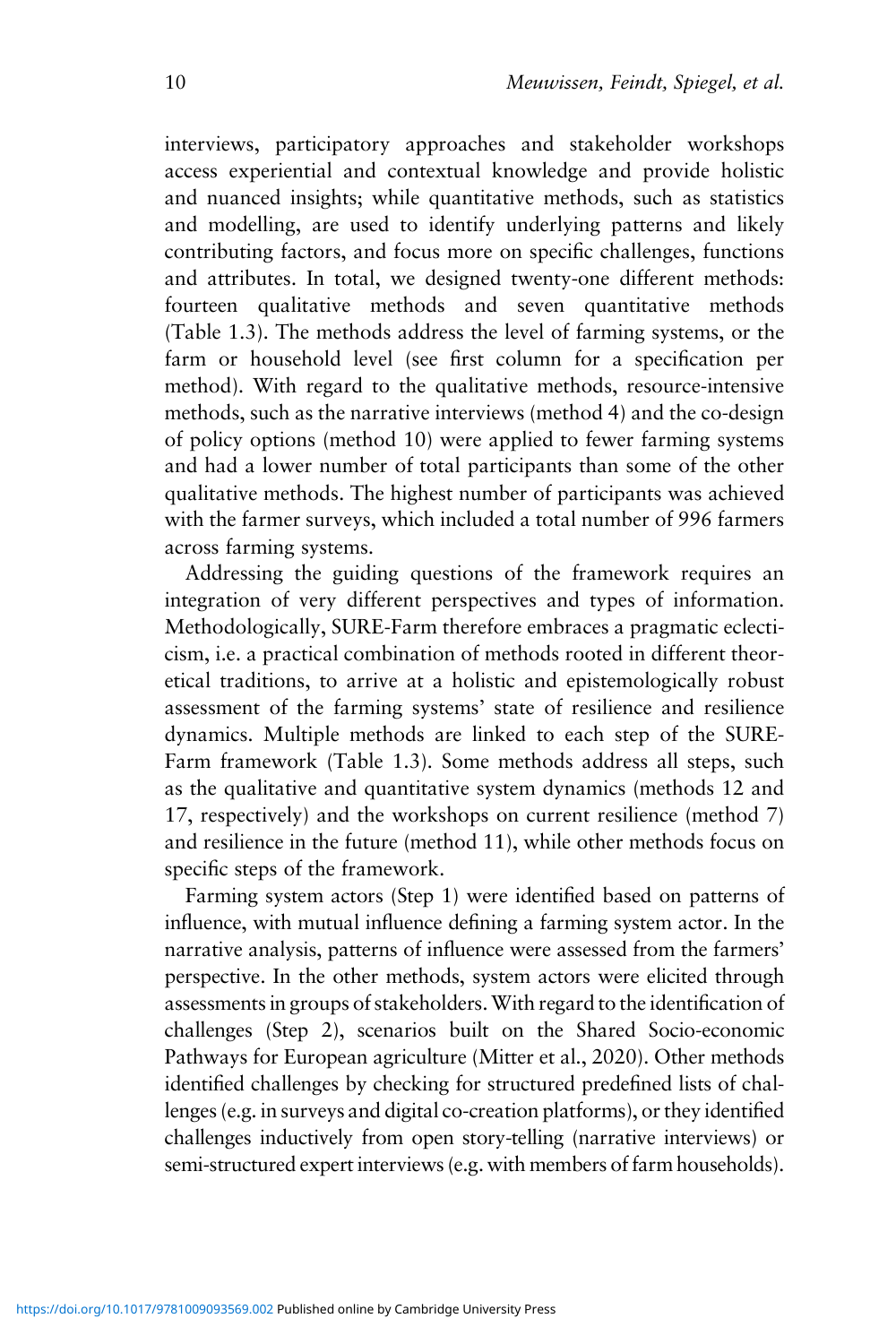|                                                   |                                                 | Steps of the SURE-Farm framework covered <sup>3</sup> |                |                |                              |                         |  |
|---------------------------------------------------|-------------------------------------------------|-------------------------------------------------------|----------------|----------------|------------------------------|-------------------------|--|
| Method <sup>1,2</sup>                             | No. of FS<br>(and total<br>no. of participants) | 1                                                     | $\overline{2}$ | $\mathfrak{Z}$ | 4 <sup>4</sup>               | $5^5$                   |  |
| Qualitative methods                               |                                                 |                                                       |                |                |                              |                         |  |
| 1. Scenarios linked to Eur-Agri-SSPs <sup>6</sup> |                                                 |                                                       | X              | X              |                              |                         |  |
| 2. Survey $(F)$                                   | 11 (996)                                        |                                                       | X              | X              | $X^a1$                       | $X^b$                   |  |
| 3. Learning interviews (F)                        | 11 (130)                                        |                                                       | X              | X              | $X^b1$                       | $X^b$                   |  |
| 4. Narratives (F)                                 | 5(46)                                           | X                                                     | X              |                | $X^b1$                       |                         |  |
| 5. Interviews with households (F, HH)             | 11 (169)                                        |                                                       | X              | X              | $X^b1$                       | $X^b$                   |  |
| 6. Focus groups on risk management (FS)           | 11(78)                                          | X                                                     | X              |                | $X^a2$                       |                         |  |
| 7. Workshops on current resilience $(FS)^7$       | 11 (184)                                        | X                                                     | X              | X              | $X^a3,b1,b2$                 | $X^a$                   |  |
| 8. Assessment of policy instruments (FS)          | 11(56)                                          | X                                                     | X              | X              | $X^a2$                       |                         |  |
| 9. Bottom-up analysis of policy (FS)              | 5(135)                                          |                                                       | X              | X              | $X^b1$                       | $X^b$                   |  |
| 10. Co-design of policy options (FS)              | 7(71)                                           |                                                       | $\mathbf X$    |                | $X^b1$                       | $\mathbf{X}^{\text{b}}$ |  |
| 11. Workshops on resilience in future $(FS)^7$    | 9(130)                                          | X                                                     | X              | X              | $X^b2^b3$                    | $X^b$                   |  |
| 12. Qualitative system dynamics (FS)              | 5                                               | X                                                     | $\mathbf X$    | $\mathbf X$    | $X^b1$                       | $X^b$                   |  |
| 13. Digital co-creation platform (F, FS)          | $- (27)$                                        | X                                                     | X              | X              | $X^a 2^{,a} 3^{,b} 1^{,b} 2$ | $\mathbf{X}^\text{a}$   |  |
| 14. Workshops on the enabling environment         | $11$ (tbd)                                      | X                                                     | X              | X              | $X^b1$                       | $X^{\rm b}$             |  |
| Quantitative methods                              |                                                 |                                                       |                |                |                              |                         |  |
| 15. Data analysis of ecosystem services (FS)      | 10                                              |                                                       |                | X              |                              | $\mathbf{X}^\mathrm{c}$ |  |
| 16. Modelling of ecosystem services (FS)          | 11                                              |                                                       | X              | X              | $X^{c}1$                     |                         |  |
| 17. Quantitative system dynamics (FS)             | $\overline{2}$                                  | X                                                     | $\mathbf X$    | $\mathbf X$    | $X^b1$                       | $X^b$                   |  |
| 18. Statistical analysis of capacities (F)        | Europe                                          |                                                       |                |                | $X^c1^c2$                    | $X^b$                   |  |

Table 1.3. Methods employed in the SURE-Farm assessments, number of farming systems (FS) considered and steps *of the framework covered*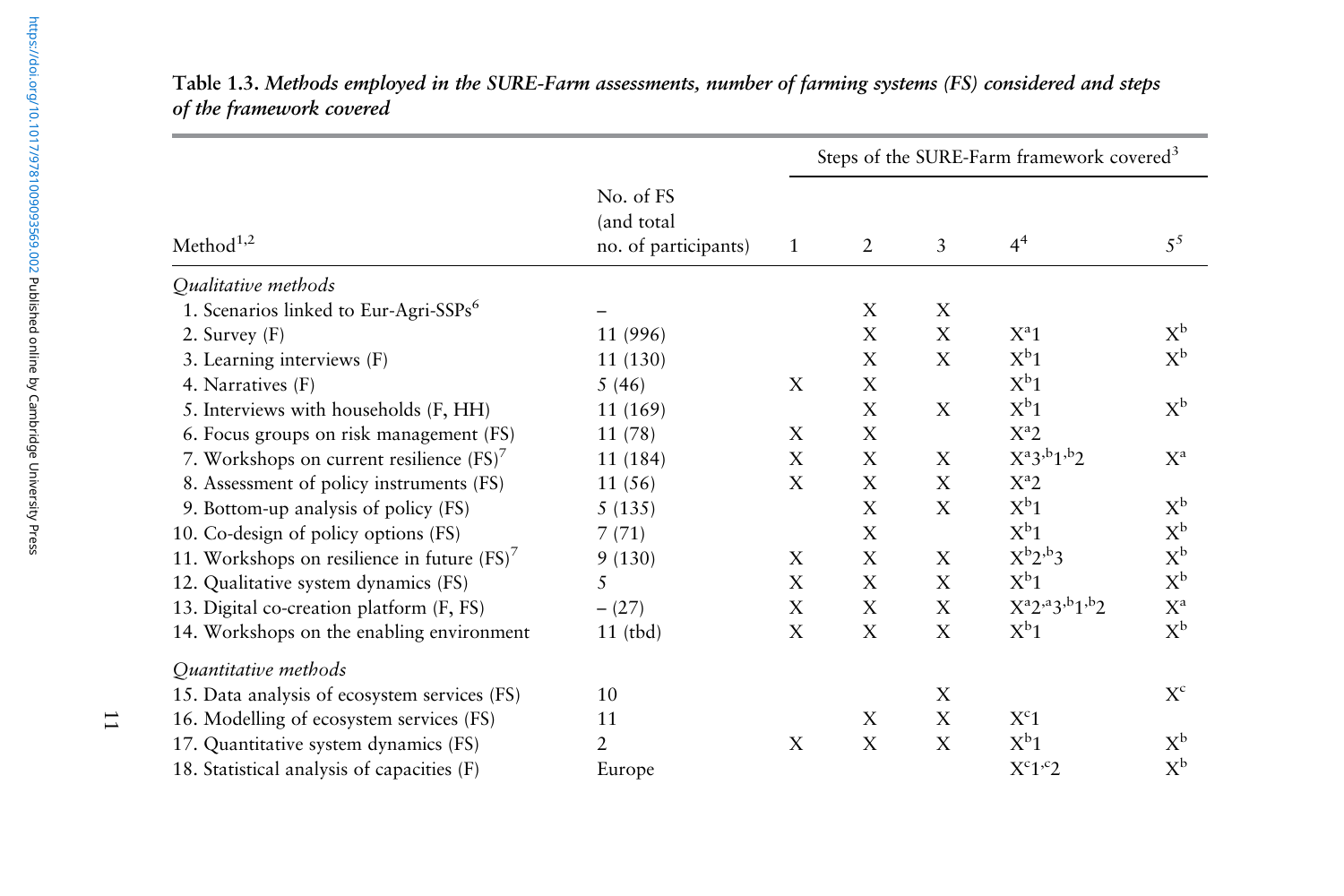**Table 1.3. (***cont.*)

| Method $1,2$                                                                          |                                                  | Steps of the SURE-Farm framework covered <sup>3</sup> |  |   |                                             |                      |
|---------------------------------------------------------------------------------------|--------------------------------------------------|-------------------------------------------------------|--|---|---------------------------------------------|----------------------|
|                                                                                       | No. of FS<br>(and total)<br>no. of participants) |                                                       |  |   |                                             |                      |
| 19. Statistical analysis of functions (F)<br>20. Simulation of structural change (FS) |                                                  |                                                       |  | X | X <sup>b</sup> 2<br>$X^{b}2^{c}1$<br>$X^b1$ | $X^b$<br>$X^{\rm b}$ |
| 21. Economic modelling of risk management (F)                                         |                                                  |                                                       |  |   |                                             |                      |

<sup>1</sup> For qualitative methods, brackets indicate type of actors involved: farmers (F), other household members (HH) and multiple farming system actors (FS). For quantitative methods, brackets indicate level of analysis, i.e. at the level of farming systems (FS) or farms (F).

<sup>2</sup> Details of methods are described in 1: Mathijs et al. (2018); 2: Spiegel et al. (2021); 3: Urquhart et al. (2021); 4: Nicholas-Davies et al. (2021); 5: Coopmans et al. (2019); 6: Soriano et al. (2021); 7: Paas et al. (2021a); 8: Termeer et al. (2018); Buitenhuis et al. (2020a); 9: Buitenhuis et al. (2019); 10: Buitenhuis et al. (2020b); 11: Paas et al. (2021b); 12: Herrera et al. (2018) and Reidsma et al. (2020); 13: Soriano et al. (2020); 14: Wauters et al. (2021); 15: Reidsma et al. (2019); 16/17: Accatino et al. (2020); 18: Slijper et al. (2021); 19: Paas et al. (2021c); 20: Pitson et al. (2019); 21: Zinnanti et al. (2019).

 $3$  The steps of the framework are 1: resilience of what, 2: resilience to what, 3: resilience for what purpose, 4: what resilience capacities, and 5: what enhances resilience. An 'X' indicates that the step was included in the method.

4 Resilience capacities were assessed through a: *measurement of perceived capacities* with a1: current capacities and capacities to deal with expected challenges over the next five and twenty years; a2: contribution of instruments to the capacities; a3: the contribution of attributes to the capacities; b *inferring capacities* from b1: responses and strategies used by FS actors and the enabling environment to enhance resilience; b2: performance of functions, including whether critical thresholds are passed; b3: requirements for resilience attributes, strategies and enabling conditions to realize more sustainable and resilient systems in 2030; c: *statistical analysis and simulation* of c1: pas<sup>t</sup> and simulated robustness; c2: pas<sup>t</sup> adaptations and transformations.

<sup>5</sup> Performance of resilience attributes was assessed through a: *measurement of perceived performance* of attributes; b: *inferring performance of attributes* from responses and strategies used to deal with challenges; c: *calculated performance* (in method 15 specified to the attribute of diversity).

6 Shared Socio-economic Pathways for European agriculture.

 $^7$  Chapters refer to the participatory workshops on current resilience and resilience in the future as FoPIA-SURE-Farm 1 and FoPIA-SURE-Farm 2, respectively.

12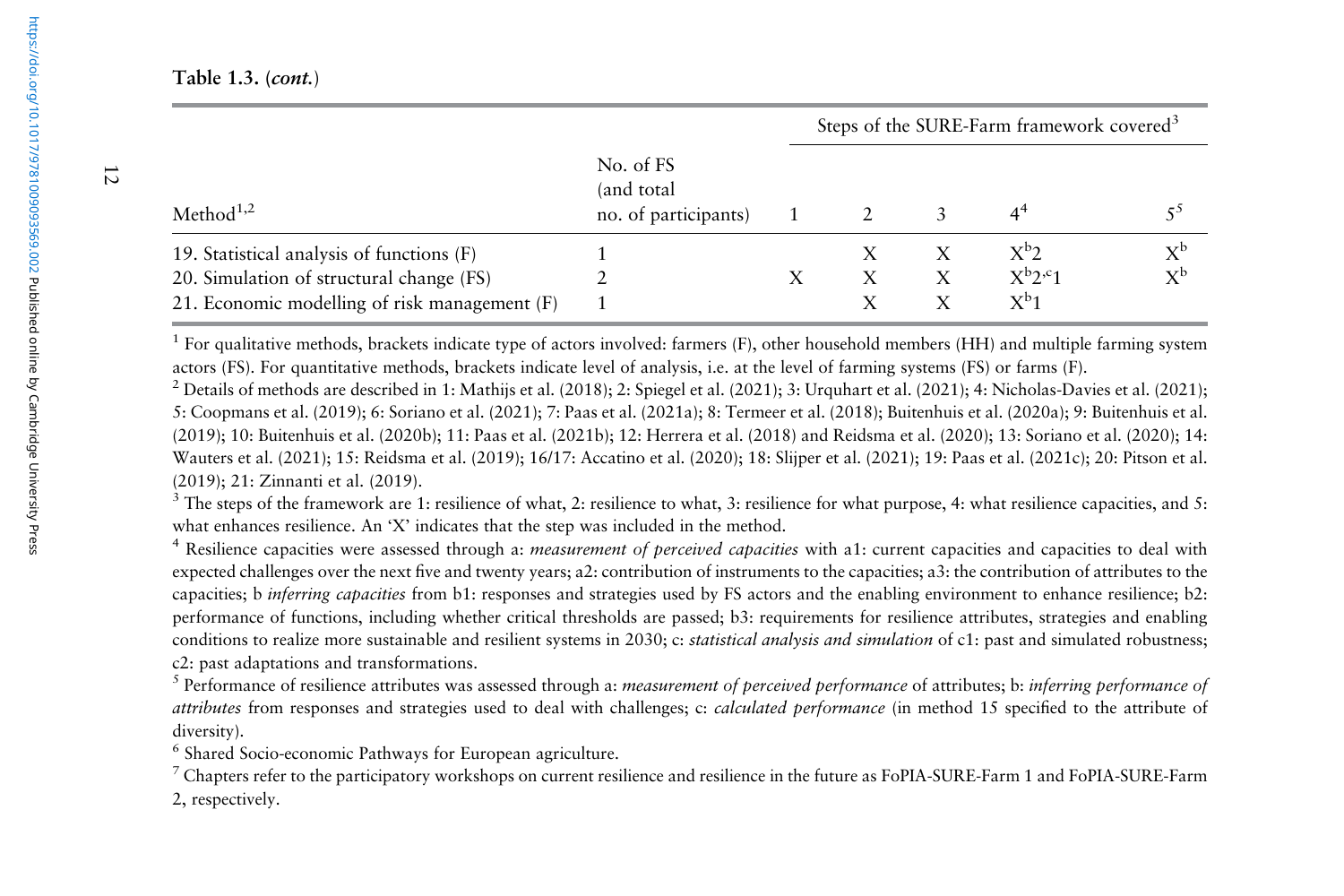In the statistical analysis of functions, challenges were derived from, e.g., weather data. Some methods also built on information derived from other methods. For instance, the focus groups on risk management and the workshops on current resilience used challenges identified from the survey as a starting point, and the workshops on resilience in the future built on findings from the workshops on current resilience and used information from the scenarios. The importance of functions (Step 3) was identified through stakeholders weighing predefined private and public goods in surveys, workshops on current resilience and through a digital co-creation platform. The performance and trends of functions were assessed through scoring exercises to elicit stakeholder assessments in the workshops on current resilience, and from existing ecosystem and economic data,

of farm income. Resilience capacities (Step 4) were assessed through the measurement of perceived current capacities and perceived capacities to deal with expected challenges over the next five and twenty years, and through perceived contributions from risk management and policy instruments to resilience capacities. In addition, insights into, among others, past responses and strategies used by farming system actors to enhance resilience and requirements for strategies and enabling conditions to realize more sustainable and resilient systems in 2030 were used to infer capacities. In the quantitative methods, we also used statistics and simulation to inform about capacities (e.g. quick farm income recovery rates indicate robustness). Similarly, performance of resilience attributes (Step 5) was assessed through measurement of their perceived performance, inferring performance from responses and strategies used to deal with challenges, and from calculations (see superscripts in Table 1.3).

such as the analysis of ecosystem services and the statistical analysis

# **1.6 Outline of the Book**

Building on the systematic steps of the SURE-Farm framework, this book first presents findings on four key processes that affect the resilience of farming systems (Figure 1.3), i.e. risk management (Chapter 2), farm demographics (Chapter 3), governance (Chapter 4) and agricultural practices (Chapter 5). Findings are substantiated through a combination of methods and measurement approaches and build on results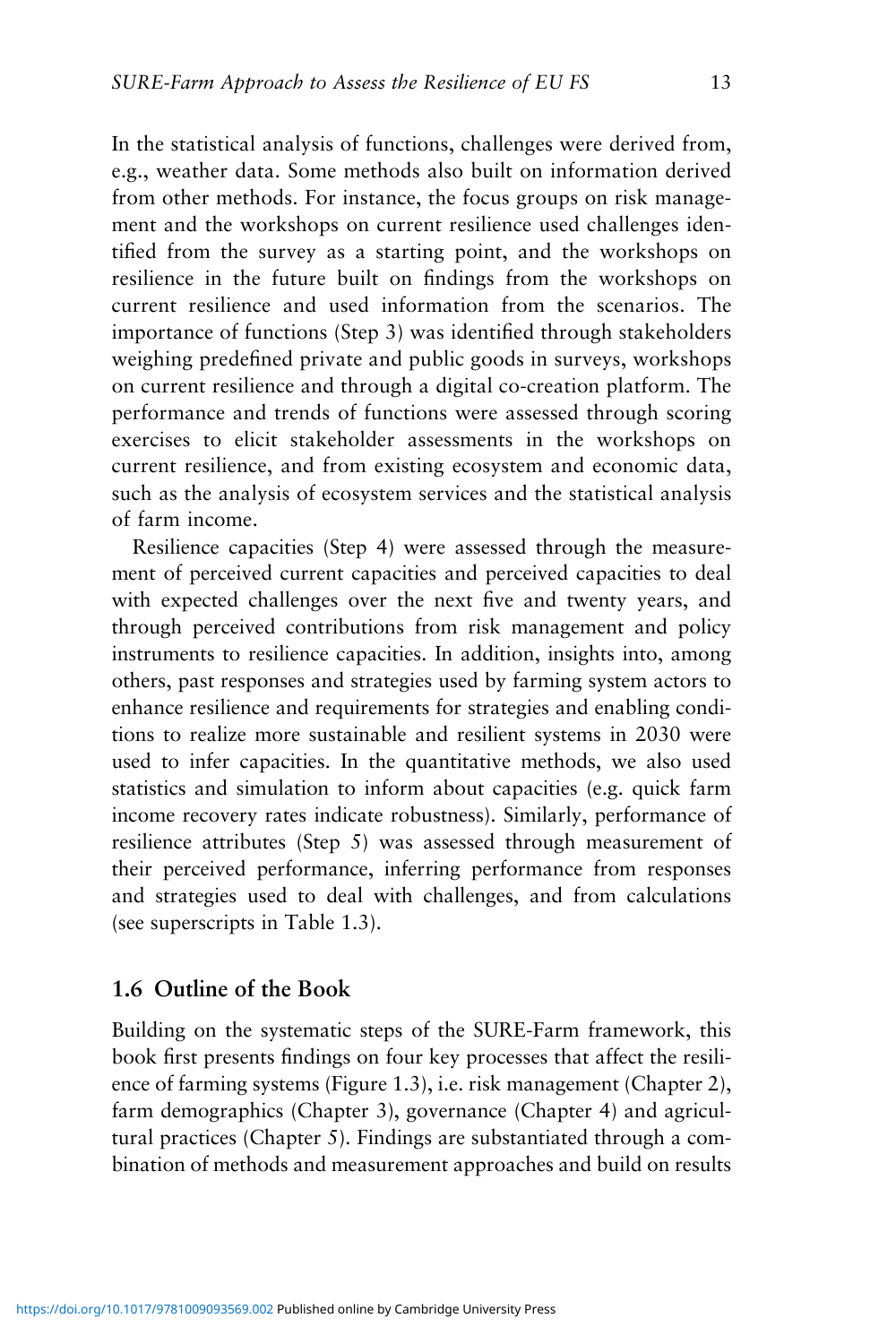from multiple farming systems and their nested levels. For each process, the authors identify pathways to enhance resilience.

The empirical centrepiece of the book are the eleven case study chapters (Chapters 6–16). Each of these chapters provides a synthesis of the findings for one farming system based on the results from multiple methods and perspectives. The case study chapters provide in-depth insights into the challenges and resilience capacities and strategies of very different farming systems across Europe. Each of these chapters ends with an annex that summarizes the case study findings on each step of the framework and includes suggestions for future strategies.

In the final part of the book, insights from the systematic assessments are synthesized regarding the integrated assessments of farming systems (Chapter 17), roadmaps for the enabling environment (Chapter 18), lessons learned from the various co-creation methods (Chapter 19) and a synthesis of the findings and reflection on the SURE-Farm approach to assess the resilience of Europe's diverse farming systems (Chapter 20).

#### **References**

- Accatino, F., Paas, W., Herrera, H., et al. (2020). Impacts of future scenarios on the resilience of farming systems across the EU assessed with quantitative and qualitative methods. Deliverable 5.5, SURE-Farm.
- Buitenhuis, Y., Candel, J., Termeer, K., et al. (2019). Policy bottom-up analysis – All case study report. Deliverable 4.3, SURE-Farm.
- Buitenhuis, Y., Candel, J., Feindt, P. H., & Termeer, K. (2020a). Does the Common Agricultural Policy enhance farming systems' resilience? Applying the Resilience Assessment Tool (ResAT) to a farming system case study in the Netherlands. *Journal of Rural Studies*, 80, 314–327. [https://doi.org/10.1016/j.jrurstud.2020.10.004.](https://doi.org/10.1016/j.jrurstud.2020.10.004)
- Buitenhuis, Y., Candel, J., Feindt, P. H., et al. (2020b). Improving the resilience-enabling capacity of the Common Agricultural Policy: Policy recommendations for more resilient EU farming systems. *EuroChoices*, 19(2), 63–71. [https://doi-org.ezproxy.library.wur.nl/10.1111/1746-](https://doi-org.ezproxy.library.wur.nl/10.1111/1746-692X.12286) [692X.12286](https://doi-org.ezproxy.library.wur.nl/10.1111/1746-692X.12286).
- Cabell, J. F., & Oelofse, M. (2012). An indicator framework for assessing agroecosystem resilience. *Ecology and Society*, 17(1), 18.
- Coopmans, I., Dessein, J., Bijttebier, J., et al. (2019). Report on a qualitative analysis in 11 case-studies for understanding the process of farm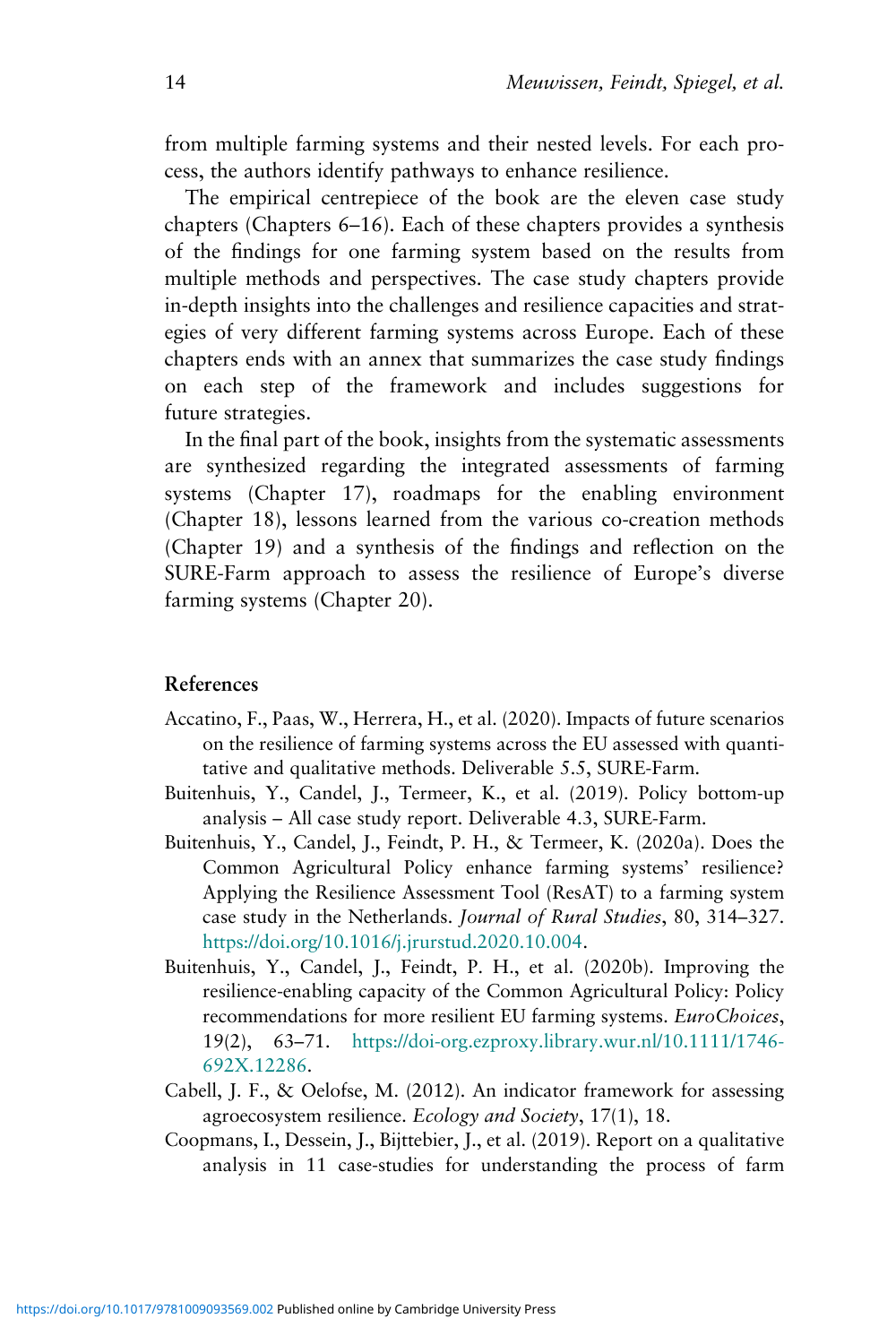demographic change across EU-farming systems and its influencing factors. Deliverable 3.2, SURE-Farm.

- Darnhofer, I. (2014). Resilience and why it matters for farm management. *European Review of Agricultural Economics*, 41(3), 461–484.
- Folke, C. (2016). Resilience (republished). *Ecology and Society*, 21(4), 44. [https://doi.org/10.5751/ES-09088-210444.](https://doi.org/10.5751/ES-09088-210444)
- Herrera, H., Kopainsky, B., Appel, F., et al. (2018). Impact assessment tool to assess the resilience of farming systems and their delivery of private and public goods. Deliverable 5.1, SURE-Farm.
- Holling, C. S., Gunderson, L. H., & Peterson, G. D. (2002). Sustainability and panarchies. In: L. H. Gunderson & C. S. Holling (eds.), *Panarchy: Understanding transformations in human and natural systems*. Washington, DC: Island Press, 63–102.Kay, R. D., Edwards, W. M., & Duffy, P. A. (2016). *Farm management*. New York: McGraw-Hill Education.
- Mathijs, E., Deckers, J., Kopainsky, B., Nitzko, S., & Spiller, A. (2018). Scenarios for EU farming. Deliverable 1.2, SURE-Farm.
- Meuwissen, M. P. M., Feindt, P. H., Spiegel, A., et al. (2019). A framework to assess the resilience of farming systems. *Agricultural Systems*, 176, 102656. [https://doi.org/10.1016/j.agsy.2019.102656.](https://doi.org/10.1016/j.agsy.2019.102656)
- Meuwissen, M. P. M., Feindt, P. H., Slijper, T., et al. (2021). Impact of Covid-19 on farming systems in Europe through the lens of resilience thinking. *Agricultural Systems*, forthcoming.
- Mitter, H., Techen, A.-K., Sinabell, F., et al. (2020). Shared socio-economic Pathways for European agriculture and food systems: The Eur-Agri-SSPs. *Global Environmental Change*, 65, 102159.
- Nicholas-Davies, P., Fowler, S., Midmore, P., et al. (2021). Evidence of adaptive capacities in farmers' narratives: accounts of robustness, adaptability and transformability in five different European farming systems. In preparation.
- Paas, W., Coopmans, I., Severini, S., van Ittersum, M. K., Meuwissen, M. P. M., & Reidsma, P. (2021a). Participatory assessment of sustainability and resilience of three specialized farming systems. *Ecology and Society*, 26(2), 2. [www.ecologyandsociety.org/vol26/](https://www.ecologyandsociety.org/vol26/iss2/art2/) [iss2/art2/.](https://www.ecologyandsociety.org/vol26/iss2/art2/)
	- (2021b). Assessing sustainability and resilience of future farming systems with a participatory method: A case study on extensive sheep farming in Huesca, Spain. Under revision.
- Paas, W, Meuwissen, M. P. M., Ittersum, M. K., & Reidsma, P. (2021c). Temporal variability of economic and environmental farm performance: a resilience perspective on potato producing regions in the Netherlands. In preparation.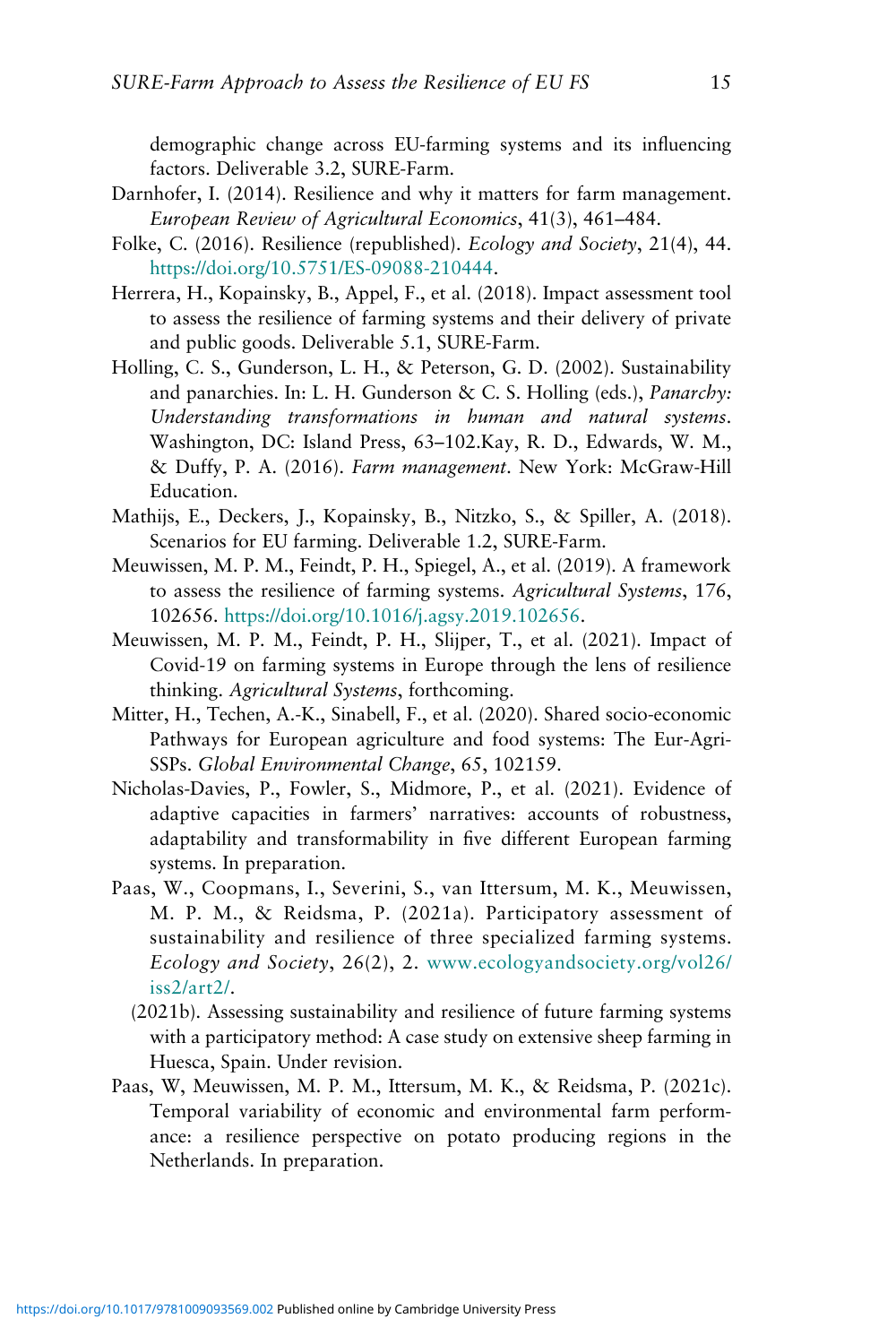- Pitson, C., Appel, F., Dong, C., & Balmann, A. (2019). Report on the formulation and adaptation of an agent-based model to simulate generational renewal. Deliverable 3.4, SURE-Farm.
- Pitson, C., Appel, F., & Balmann, A. (2020). Policy options for resilienceenhancing farm demographics. Policy brief SURE-Farm, [https://www](https://www.surefarmproject.eu/wordpress/wp-content/uploads/2020/07/D3.9_Policy-brief-on-farm-demographics.pdf) [.surefarmproject.eu/wordpress/wp-content/uploads/2020/07/D3.9\\_Policy](https://www.surefarmproject.eu/wordpress/wp-content/uploads/2020/07/D3.9_Policy-brief-on-farm-demographics.pdf)[brief-on-farm-demographics.pdf.](https://www.surefarmproject.eu/wordpress/wp-content/uploads/2020/07/D3.9_Policy-brief-on-farm-demographics.pdf)
- Reidsma, P., Spiegel, A., Paas, W., et al. (2019). Resilience assessment of current farming systems across the European Union. Deliverable 5.3, SURE-Farm.
- Reidsma, P., Paas, W., Accatino, F., et al. (2020). Impacts of improved strategies and policy options on the resilience of farming systems across the EU. Deliverable 5.6, SURE-Farm.
- Resilience Alliance (2010). Assessing resilience in social-ecological systems: Workbook for practitioners. Version 2.0. Online: [http://www](http://www.resalliance.org/3871.php) [.resalliance.org/3871.php.](http://www.resalliance.org/3871.php)
- Slijper, T., de Mey, Y., Poortvliet, M. P., Meuwissen, M. P. M. (2021). Quantifying European farm resilience using FADN. In preparation.
- Soriano, B., Bardaji, I., Bertolozzi, D., et al. (2020). Report on state and outlook for risk management in EU agriculture. Deliverable 2.6, SURE-Farm.
- Soriano, B., Garrido, A., Bertolozzi, D., et al. (2021). Exploring how risk management contributes to farming systems' resilience. In preparation.
- Spiegel, A., Slijper, T., de Mey, Y., et al. (2021). Resilience capacities as perceived by European farmers. Submitted.
- Stone, J., & Rahimifard, S. (2018). Resilience in agri-food supply chains: A critical analysis of the literature and synthesis of a novel framework. *Supply Chain Management: An International Journal*, 23(3), 207–238. [https://doi.org/10.1108/SCM-06-2017-0201.](https://doi.org/10.1108/SCM-06-2017-0201)
- Termeer, K., Candel, J., Feindt, P. H., & Buitenhuis, Y. (2018). Assessing how Policies enable or constrain the resilience of farming systems in the European Union: the Resilience Assessment Tool (ResAT). Deliverable 4.1, SURE-Farm.
- Urquhart, J., Accatino, F., Antonioli, A., et al. (2021). Exploring the role of 'networks of influence' for risk management in European farming systems. In preparation.
- Walker, B., & Salt, D. (2006). *Resilience thinking: Sustaining ecosystems and people in a changing world*. Washington, DC: Island Press.
- Walker, B., Holling, C. S., Carpenter, S. R., & Kinzig, A. (2004). Resilience, adaptability and transformability in social–ecological systems. *Ecology and Society*, 9(2), 5.